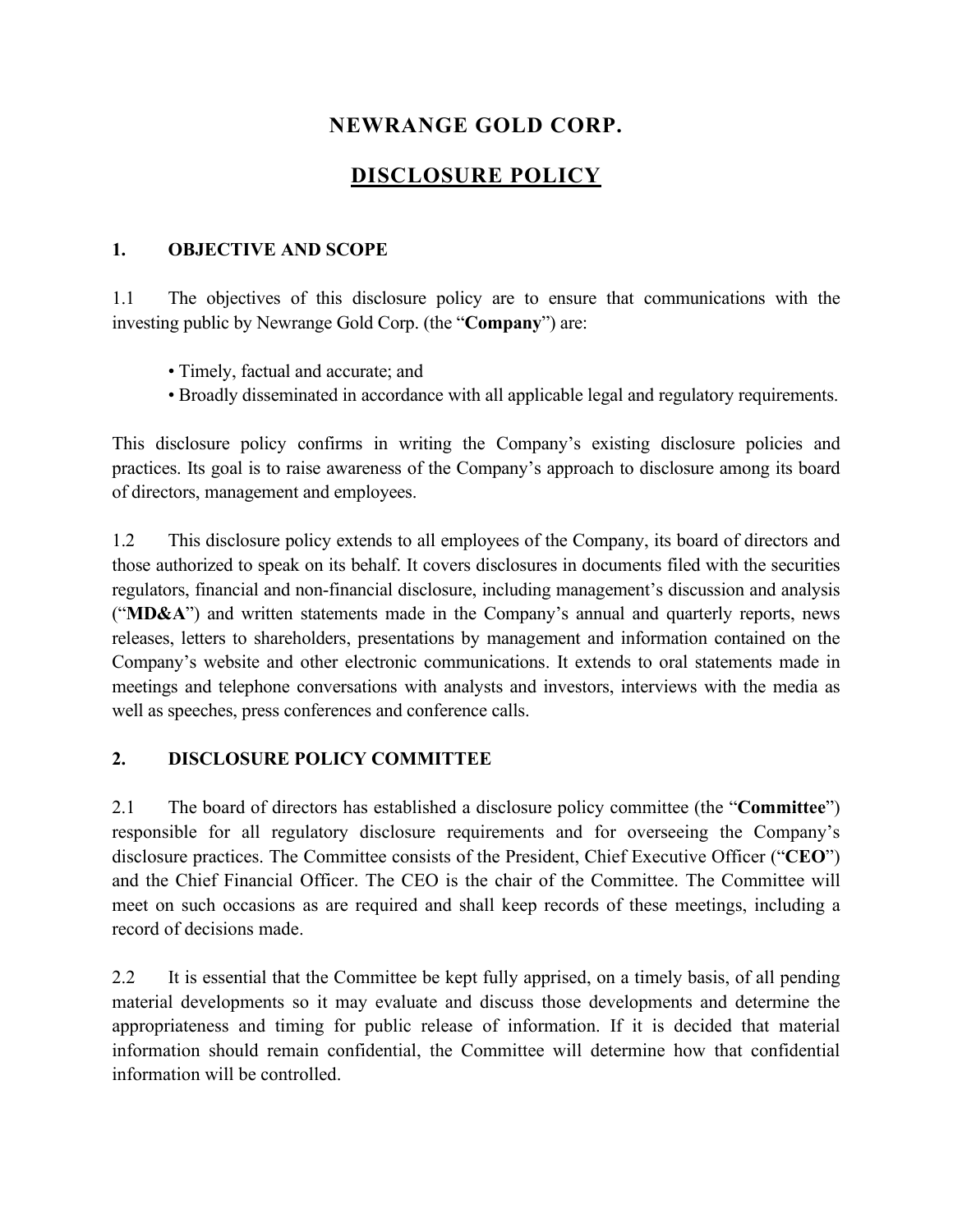2.3 The Committee will make all determinations under this policy, including the timing for public release of material information. The Committee is responsible for ensuring appropriate systems, processes and controls for disclosure are in place. It will review and approve all news releases and material change reports and 'core disclosure documents' (prospectuses, rights offering circulars, offering memoranda, take-over bid circulars, issuer bid circulars, directors' circulars, MD&A, annual information forms, information circulars, annual and interim financial statements and news releases disclosing annual and quarterly earnings) prior to their release or filing. Core disclosure documents will also be approved by the Company's board of directors prior to their release or filing.

2.4 The Committee will review and update, if necessary, this disclosure policy annually or as needed to ensure compliance with changing regulatory requirements. The Committee will report to the board of directors annually and any time significant issues under this policy arise.

2.5 The Committee may consult with the Company's outside legal counsel, auditors and other advisors or retain, at the Company's expense, independent legal counsel, accountants or other advisors for advice regarding its duties and obligations under this policy.

## **3. PRINCIPLES OF DISCLOSURE OF MATERIAL INFORMATION**

3.1 '**Material information**' is any information relating to the business and affairs of the Company that results in, or would reasonably be expected to result in, a significant change in the market price or value of the Company's securities or that would reasonably be expected to have a significant influence on a reasonable investor's investment decisions. Without limiting the generality of the foregoing, material information includes historic, current and future information and information which, on its own, is not material information but which, collectively with other information, is material information.

3.2 If an employee becomes aware of a new development, circumstance or information that may constitute material information which has not yet been publicly disclosed by the Company, the employee must immediately advise at least one member of the Committee. If there is any doubt whether any particular information is material information, a member of the Committee should be consulted.

3.3 In complying with the requirement to disclose all material information under applicable laws and stock exchange rules, the Company will adhere to the following basic disclosure principles:

3.3.1 Material information will be publicly disclosed as soon as practicable via news release. In certain circumstances the Committee may determine that such disclosure would be unduly detrimental to the Company (for example, if release of the information would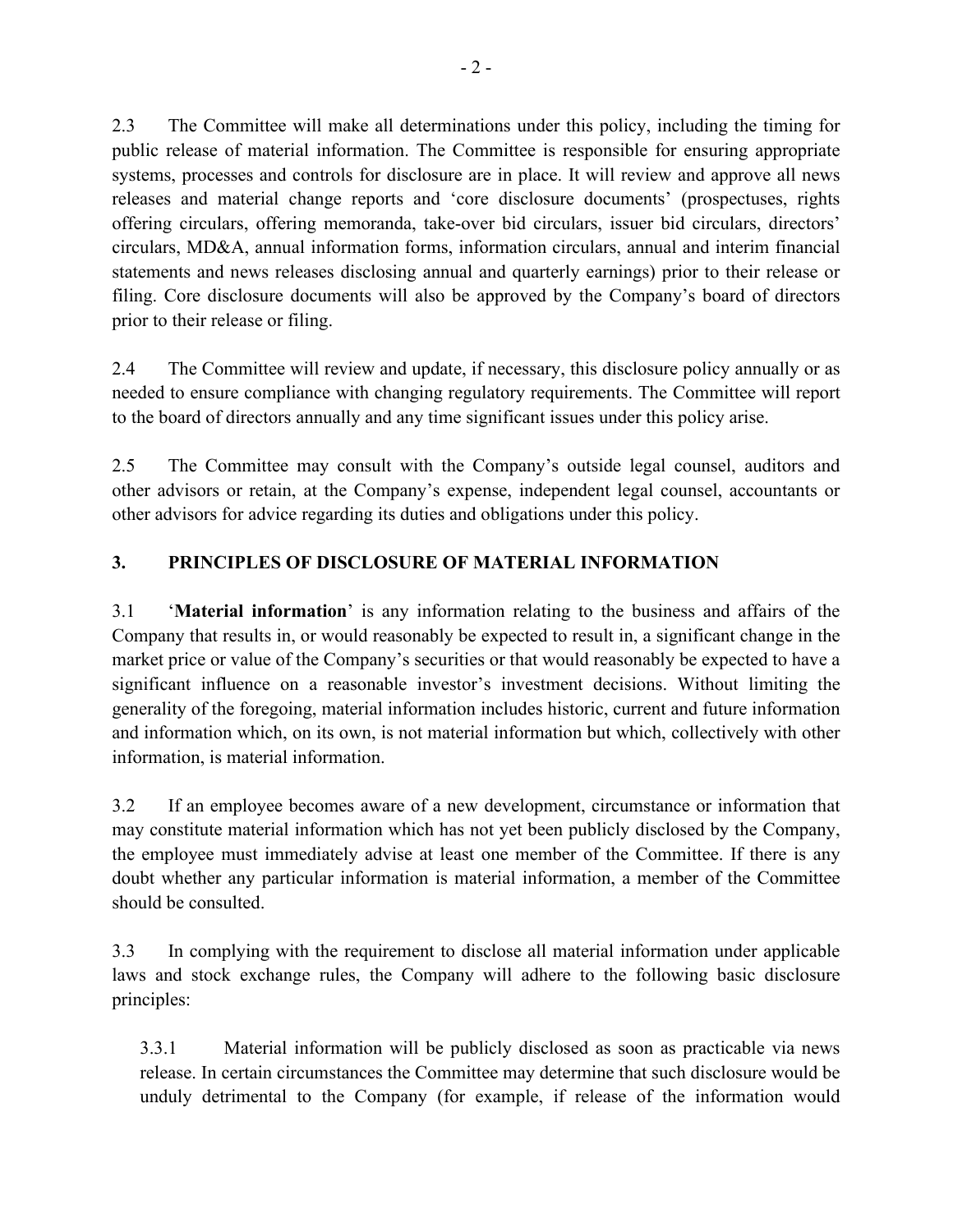prejudice negotiations in a corporate transaction), in which case the information will be kept confidential until the Committee determines it is appropriate to publicly disclose. In these circumstances, if required, the Committee will cause a confidential material change report to be filed with the applicable securities regulators, and will periodically (at least every 10 days) review its decision to keep the information confidential (also see 'Trading Restrictions and Blackout Periods' and 'Rumours').

3.3.2 Disclosure must include any information, the omission of which, would make the rest of the disclosure misleading (half truths are misleading).

3.3.3 Unfavourable material information must be disclosed as promptly and completely as favourable information.

3.3.4 There must be no selective disclosure. Previously undisclosed material information must not be disclosed to selected individuals (for example, in an investor meeting or during a telephone conversation with an analyst). If previously undisclosed material information is inadvertently disclosed, this information must be broadly disclosed immediately via news release.

3.3.5 Disclosure should be consistent among all audiences, including the investment community, the media and employees.

3.3.6 Disclosure on the Company's website alone does not constitute adequate disclosure of material information.

3.3.7 Disclosure must be corrected immediately if the Company subsequently learns that earlier disclosure contained a material error at the time it was given.

## **4. TRADING RESTRICTIONS AND BLACKOUT PERIODS**

4.1 It is illegal for anyone with knowledge of material information affecting a public company that has not been publicly disclosed to purchase or sell securities of that company. It is also illegal for anyone to inform any other person of material non-public information, except in the necessary course of business such as seeking advice from legal, accounting, financial and other advisors or negotiating business transactions. Therefore, directors and officers ("**Insiders**") and other employees of the Company with knowledge of confidential or undisclosed material information about the Company or counter-parties in negotiations of potentially material transactions are prohibited from trading securities of the Company or of any counter-party until the information has been fully disclosed and one trading day has passed for the information to be widely disseminated.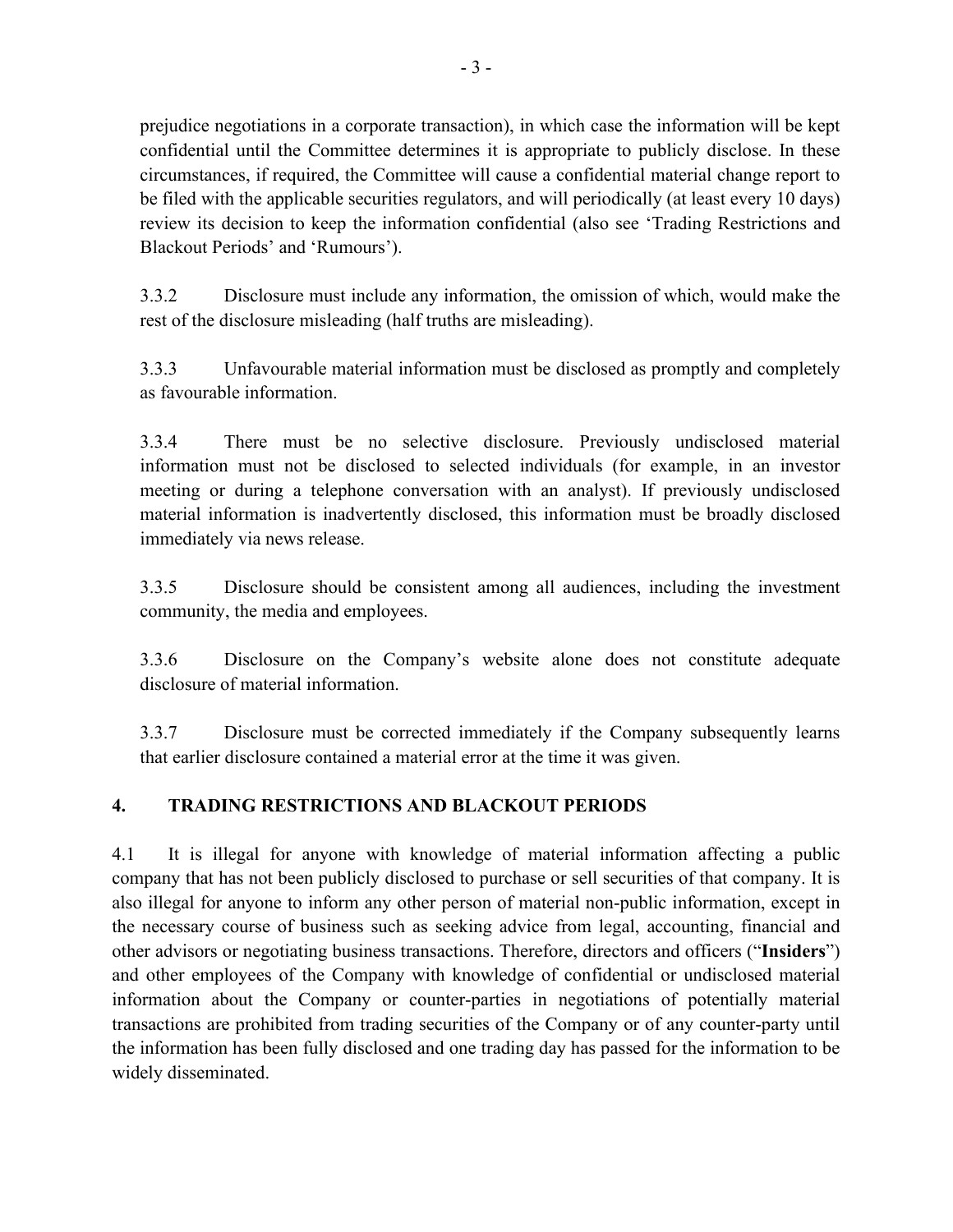4.2 Blackout periods may be prescribed from time to time by the Committee as a result of special circumstances relating to the Company when Insiders and others would be precluded from trading in its securities. All parties with knowledge of such special circumstances should be covered by the blackout. These parties may include external advisors such as legal counsel, investment bankers, investor relations consultants and other professional advisors, and counterparties in negotiations of material potential transactions.

## **5. MAINTAINING CONFIDENTIALITY**

5.1 Any employee privy to confidential or undisclosed material information is prohibited from communicating such information to anyone else, unless it is necessary to do so in the course of business. Efforts will be made to limit access to such information to only those who need to know the information and those persons will be advised that the information is to be kept confidential until generally disclosed.

5.2 Outside parties privy to confidential or undisclosed material information concerning the Company or a counter-party will be told that they must not divulge this information to anyone else, other than in the necessary course of business and that they may not trade in the Company's or counter-party's securities until the information is publicly disclosed. If necessary, such outside parties will confirm their commitment to non-disclosure in the form of a written confidentiality agreement.

5.3 To prevent the misuse or inadvertent disclosure of material information, the following procedures should be observed at all times:

5.3.1 Documents and files containing confidential information should be kept in a safe place, with access restricted to individuals who 'need to know' that information in the necessary course of business. Code names should be used if necessary.

5.3.2 Confidential matters should not be discussed in places where the discussion may be overheard, such as elevators, hallways or taxis.

5.3.3 Confidential documents should not be read or displayed in public places and should not be discarded where others can retrieve them.

5.3.4 Employees must ensure they maintain the confidentiality of information in their possession outside of the office as well as inside the office.

5.3.5 Transmission of confidential documents by electronic means, such as by fax, email or directly from one computer to another, should be made only where it is reasonable to believe that the transmission can be made and received under secure conditions.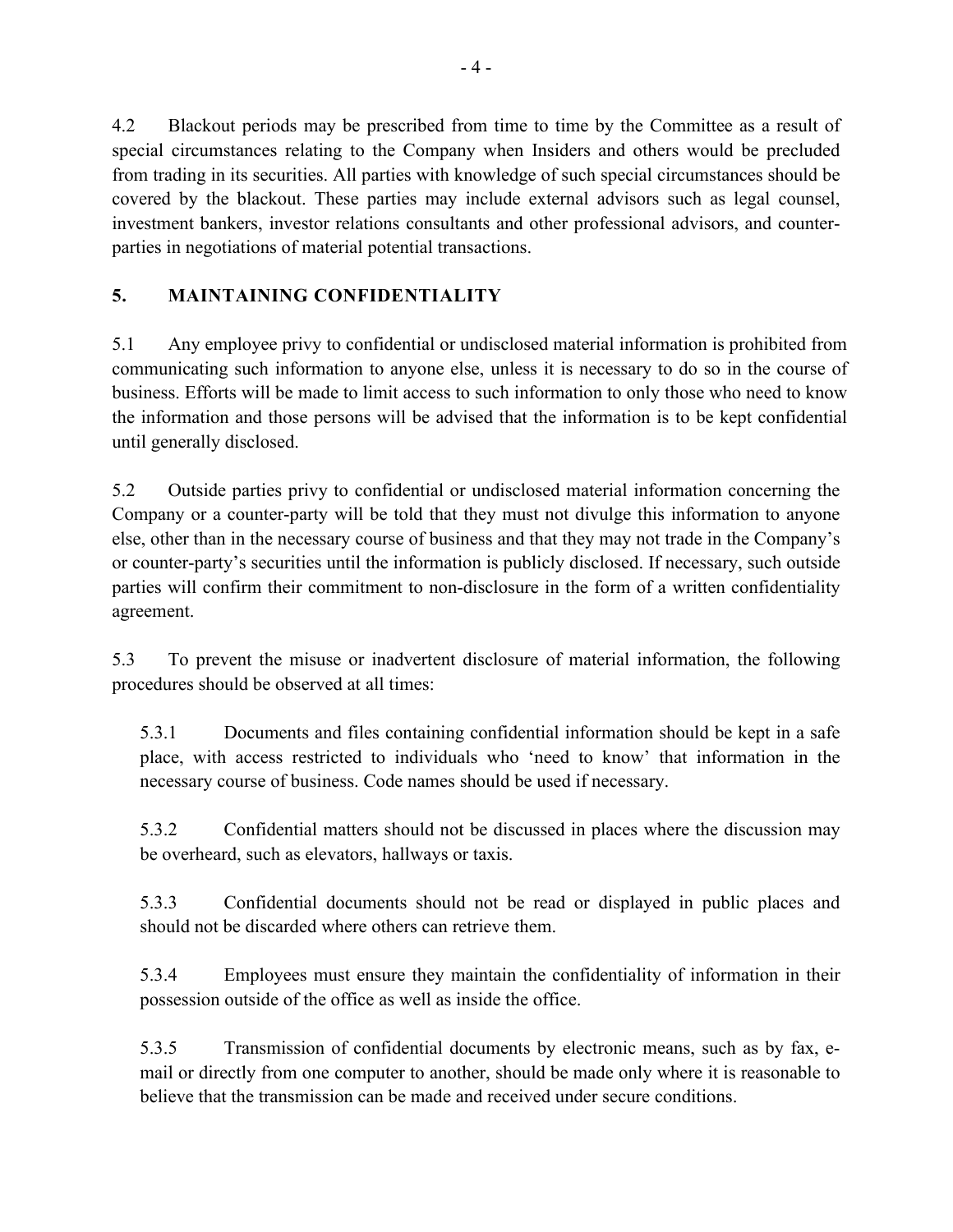5.3.6 Unnecessary copying of confidential documents should be avoided and documents containing confidential information should be promptly removed from conference rooms and work areas after meetings have concluded. Extra copies of confidential documents should be shredded or otherwise destroyed.

5.3.7 Access to confidential electronic data should be restricted through the use of passwords.

5.4 Should confidential or undisclosed material information be inadvertently or intentionally disclosed, the Committee shall immediately (i) take steps to determine whether the recipient(s) can be prevented from acting upon or further disclosing such information and, (ii) if that is not possible, take such other steps as the Committee feels are suitable in the circumstances including publicly disclosing such information or seeking a temporary suspension in the trading of the Company's securities.

## **6. DESIGNATED SPOKESPERSONS**

6.1 The Company designates a limited number of spokespersons with authority for communication with the investment community, regulators and the media. The President or CEO shall be the official spokespersons for the Company. They may, from time to time, designate others within the Company with authority to speak on behalf of the Company as back-ups or to respond to specific inquiries.

6.2 Unless they are authorized spokespersons or are specifically asked to do so by the President or CEO employees must not respond under any circumstances to inquiries from the investment community, the media or others. All such inquiries are to be referred to either the President or CEO.

## **7. NEWS RELEASES**

7.1 Once the Committee determines that a development is material, it will authorize the issuance of a news release unless the Committee determines that such development must temporarily remain confidential. If developments are to remain confidential, appropriate confidential filings, if required, must be made and control of the inside information must be instituted.

7.2 News releases containing financial results will be reviewed by the audit committee and board of directors prior to issuance. Financial results will be publicly released as soon as possible following audit committee and board approval of the MD&A, financial statements and notes.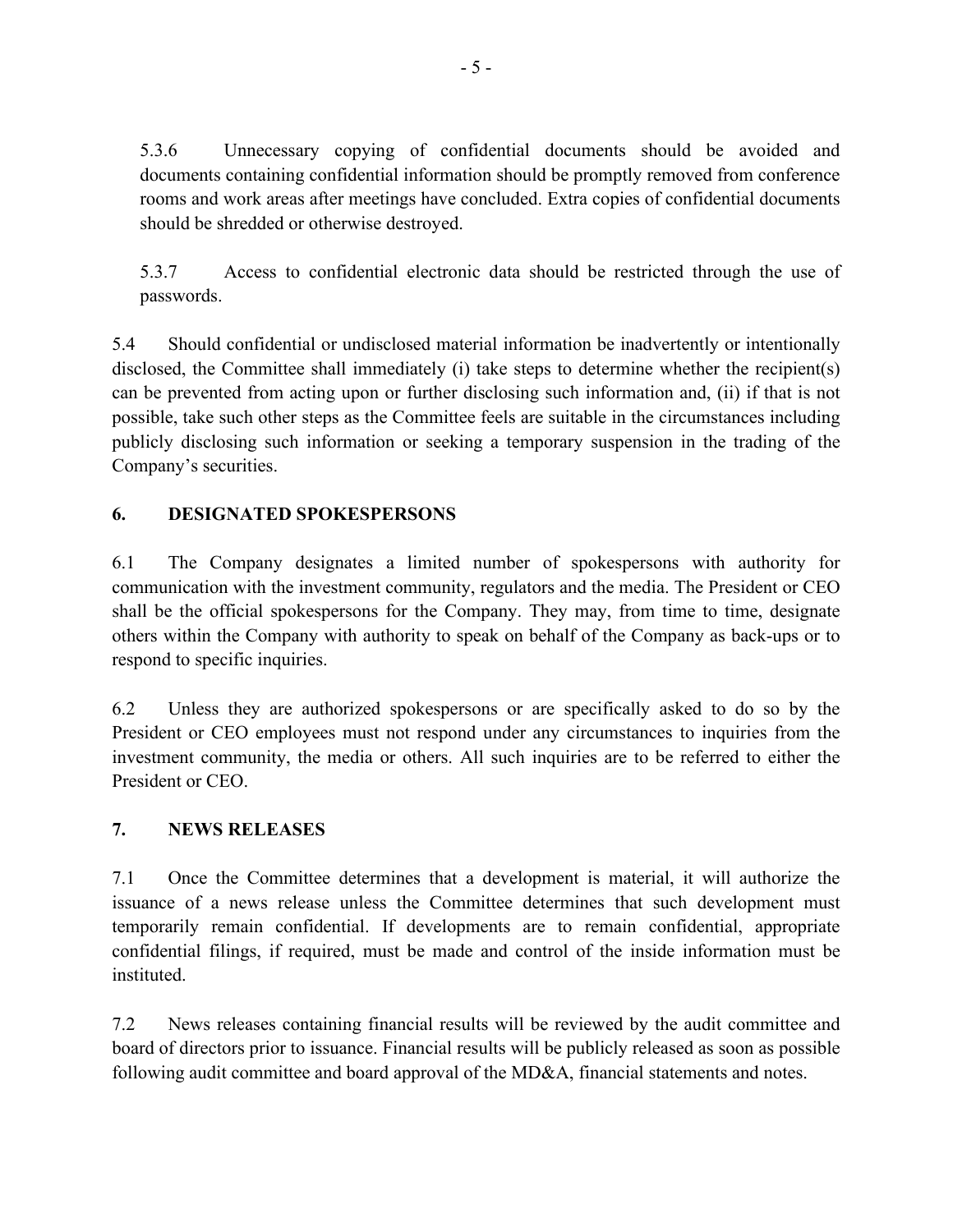7.3 If the stock exchange upon which shares of the Company are listed is open for trading at the time of a proposed announcement, and if required by the rules or policies of that exchange, prior notice of a news release announcing material information must be provided to the market surveillance authority to enable a trading halt, if deemed necessary by the surveillance authority. If a news release announcing material information is issued outside of trading hours, and if required by the rules or policies of that exchange, the surveillance authority must be notified promptly and in any event before the market reopens.

7.4 News releases will be disseminated through an acceptable news wire service that provides simultaneous national or, if required, international distribution.

7.5 A copy of every news release must be promptly distributed to the board of directors. News releases will be posted on the Company's website immediately after confirmation of dissemination over the news wire.

## **8. CONFERENCE CALLS**

8.1 Conference calls may be held for major corporate developments, accessible simultaneously to all interested parties, some as participants by telephone and others in a listenonly mode by telephone or via a webcast over the Internet. The call will be preceded by a news release containing all relevant material information. At the beginning of the call, a Company spokesperson will provide appropriate cautionary language regarding any forward-looking information and direct participants to publicly available documents containing the assumptions, sensitivities and a full discussion of the risks and uncertainties applicable to the news.

8.2 The Company will provide advance notice of the conference call and webcast by issuing a news release announcing the date, time and topic and providing information on how interested parties may access the call and webcast. These details will also be provided on the Company's website. In addition, the Company may send invitations to analysts, institutional investors, the media and others. Any non-material supplemental information provided to participants will also be posted to the website for others to view.

8.3 An archived audio webcast will be made available on the Company's website for a minimum of 90 days.

8.4 The Committee will hold a debriefing meeting immediately after the conference call and if it determines that selective disclosure of previously undisclosed material information has occurred, the Company will immediately disclose the information broadly via news release.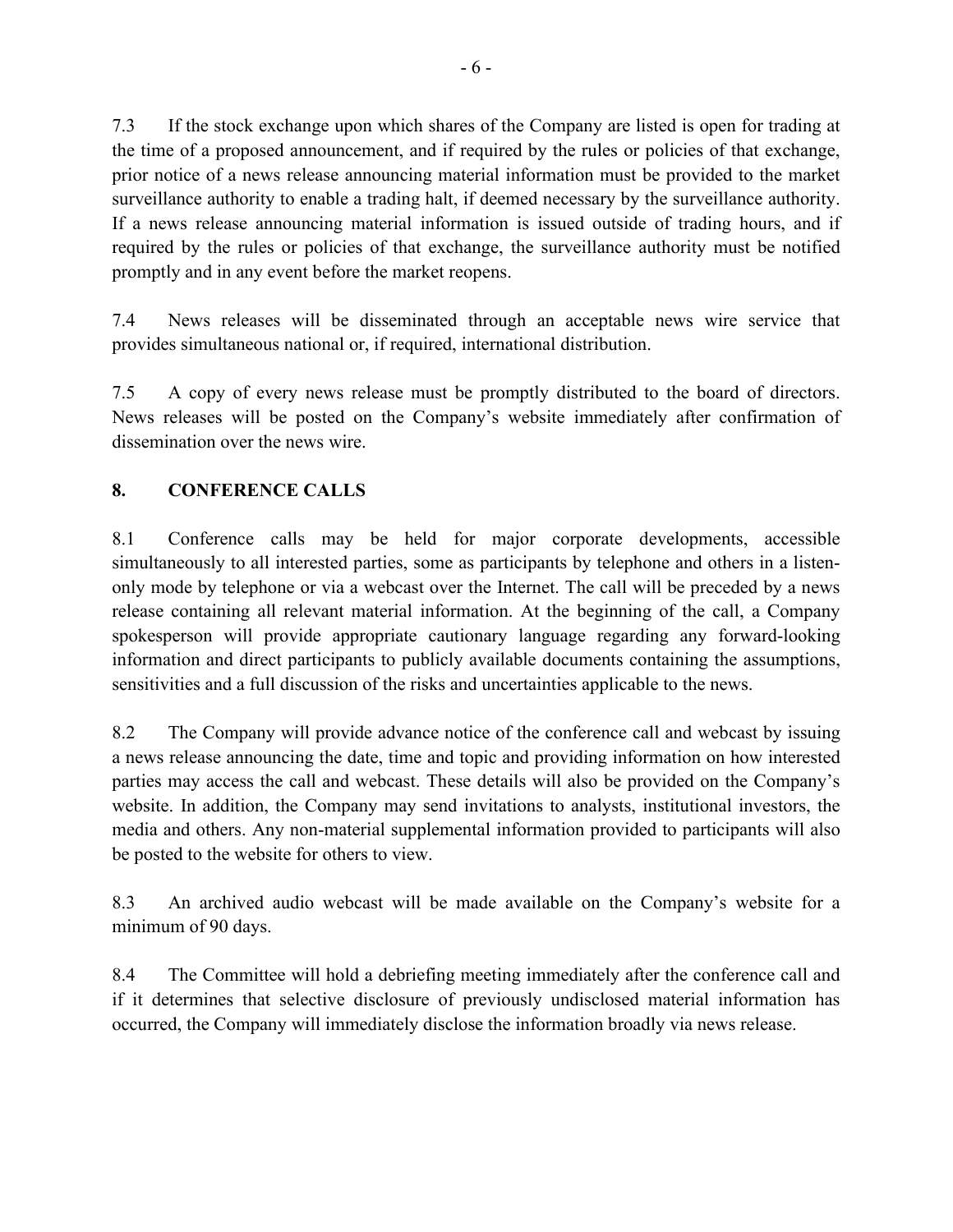#### **9. RUMOURS**

9.1 The Company generally does not comment, affirmatively or negatively, on rumours unless requested to do so by the stock exchange. This also applies to rumours on the Internet. The Company's spokespersons will respond consistently to any rumours, saying

*"It is our policy not to comment on market rumours or speculation."*

### **10. CONTACTS WITH ANALYSTS, INVESTORS AND THE MEDIA**

10.1 Disclosure in individual or group meetings does not constitute adequate disclosure of information that is considered material non-public information. If the Company intends to announce material information at an analyst or shareholder meeting or a press conference or conference call, the announcement must be preceded by a news release.

10.2 The Company recognizes that meetings with analysts and significant investors are an important element of its investor relations program. The Company will meet with analysts and investors individually or in small groups as needed and will initiate contacts or respond to analyst and investor calls in a timely, consistent and accurate fashion in accordance with this disclosure policy. All analysts will receive fair treatment regardless of whether they are recommending buying or selling the Company's securities.

10.3 The Company will provide only non-material information through individual and group meetings, in addition to publicly disclosed information. Recognizing that an analyst or investor may construct such information into a mosaic that could result in material information, the Company will ensure it does not alter the materiality of information by breaking down the information into smaller, non-material components.

10.4 Where practicable more than one Company representative will be present at all individual and group meetings. If it is determined that selective disclosure of previously undisclosed material information has occurred in the meeting, the Company will immediately disclose the information broadly via news release.

#### **11. REVIEWING ANALYST REPORTS AND FINANCIAL MODELS**

11.1 Upon request, the Company may review analysts' draft research reports or financial models for factual accuracy based on publicly disclosed information. The Company will not confirm, or attempt to influence, an analyst's opinions or conclusions and will not express comfort with the analyst's financial model and earnings estimates.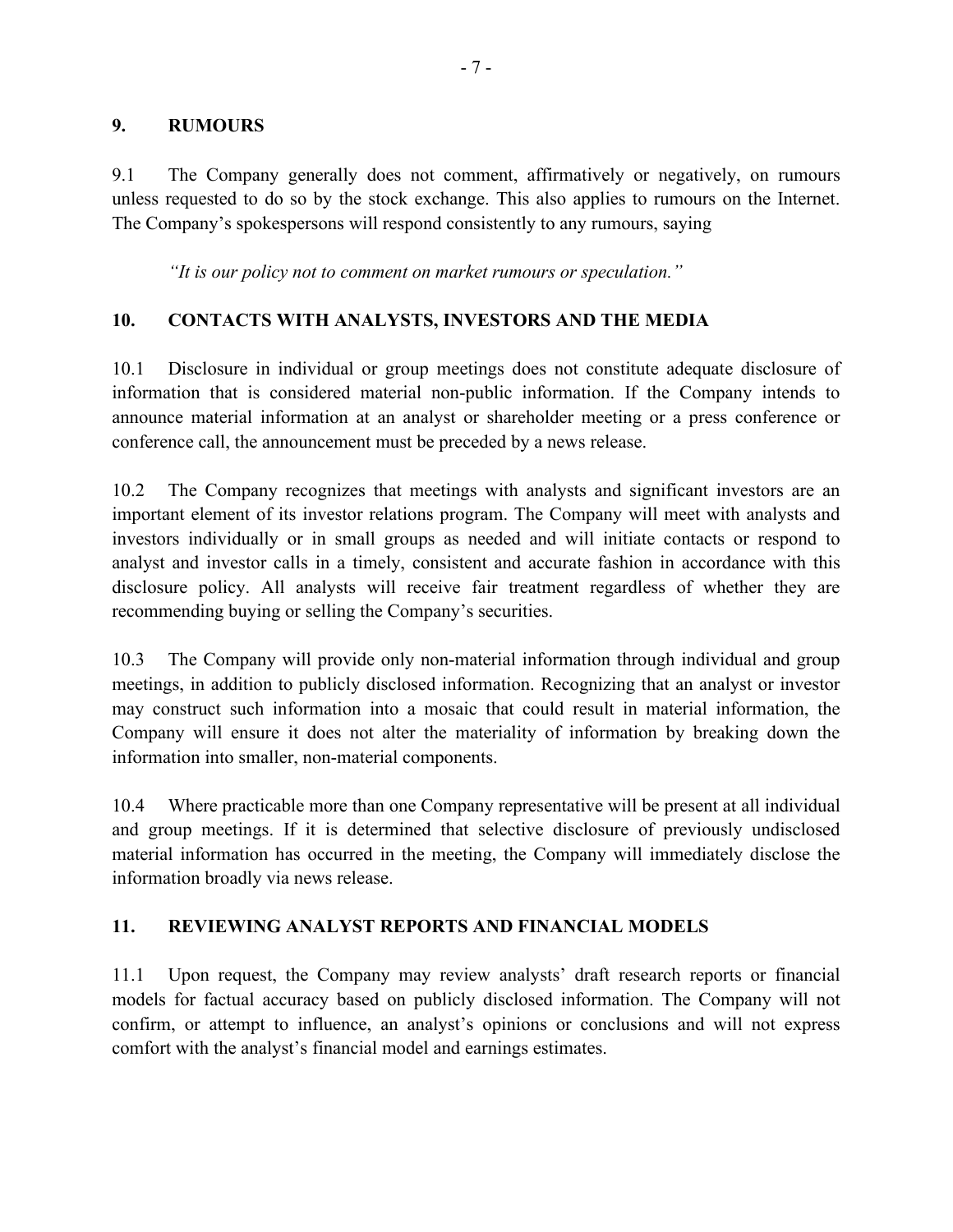11.2 To avoid appearing to endorse an analyst's report or model, the Company will provide its comments orally or will attach a disclaimer to written comments to indicate the report was reviewed only for factual accuracy.

#### **12. LIMITS ON DISTRIBUTING ANALYST REPORTS**

12.1 Analyst reports are proprietary products of the analyst's firm and the Company will not post such reports on its website. The Company may, in response to specific requests, distribute copies of the analysts reports making it clear in the response that the Company does not endorse the reports. The Company may post on its website a complete listing, regardless of the recommendation, of all (and not less than all) the investment firms and analysts who provide research coverage on the Company. If provided, this list will not include links to the analysts' or any other third party websites or publications.

### **13. FORWARD-LOOKING INFORMATION**

13.1 A consistent approach to disclosure is important. Should the Company elect to disclose forward-looking information, the following guidelines will be observed:

13.1.1 All material forward-looking information will be broadly disseminated via news release;

13.1.2 The information will be clearly identified as forward looking;

13.1.3 The Company will identify the material assumptions used in the preparation of the forward-looking information;

13.1.4 The information will be accompanied by a statement that identifies, in specific terms, the risks and uncertainties that may cause the actual results to differ materially from those projected in the statement;

13.1.5 The information may be accompanied by supplementary information such as a range of reasonably possible outcomes or a sensitivity analysis to indicate the extent to which different business conditions may affect the actual outcome;

13.1.6 The information will be accompanied by a statement that the information is stated as of the current date and subject to change after that date, and the Company disclaims any intention to update or revise this statement of forward-looking information, whether as a result of new information, future events or otherwise; and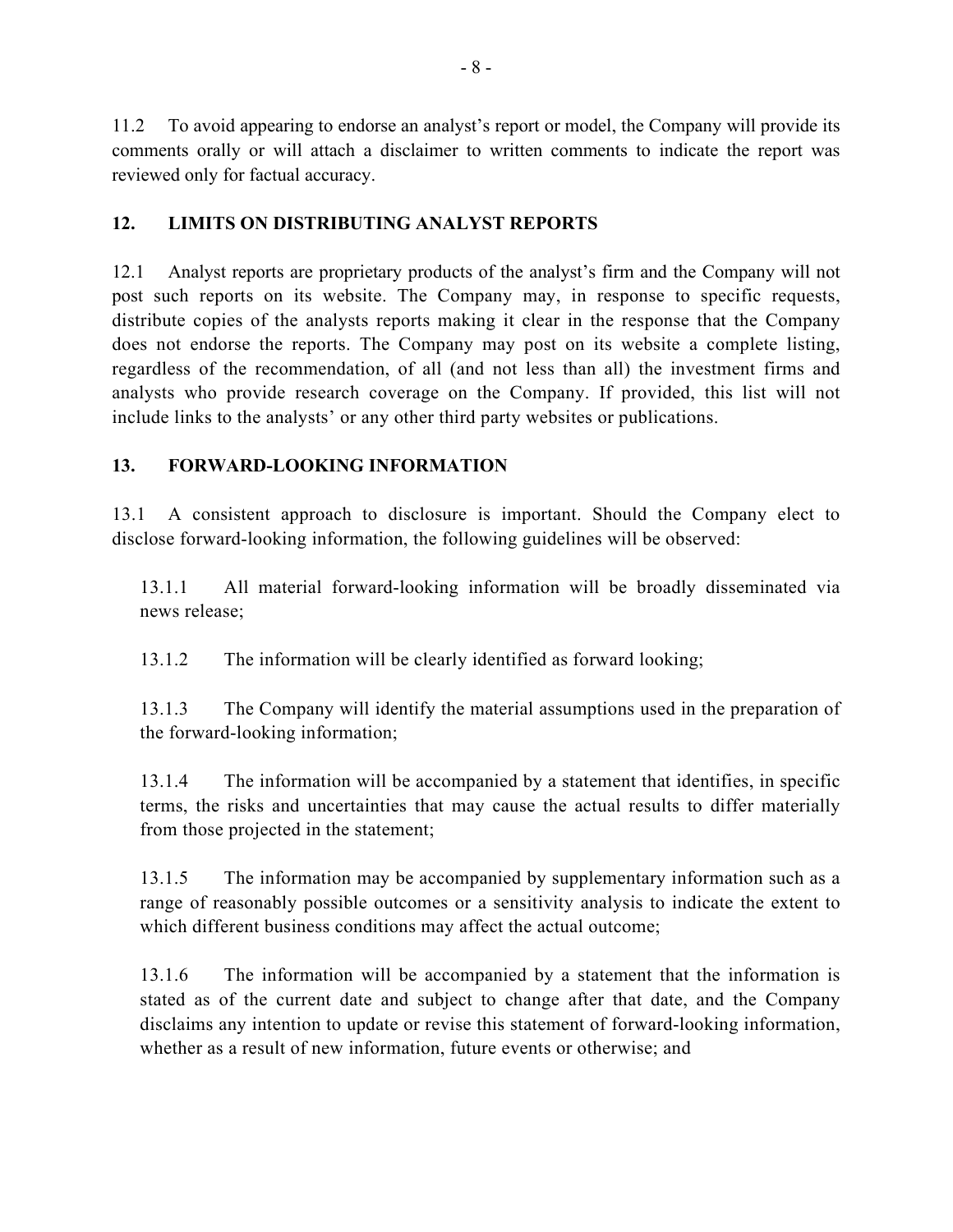13.2 If the Company has issued a forecast or projection in connection with an offering document covered by National Policy 48, the Company will update that forecast or projection periodically as required by National Policy 48.

#### **14. DISCLOSURE RECORD**

14.1 The Committee will cause to be maintained a five year record of all public information about the Company, including continuous disclosure documents and news releases.

### **15. RESPONSIBILITY FOR ELECTRONIC COMMUNICATIONS**

15.1 This disclosure policy also applies to electronic communications. Accordingly, officers and personnel responsible for written and oral public disclosures are also responsible for electronic communications.

15.2 The Committee is responsible for ensuring that the section of the Company's website containing continuous disclosure information is updated and for monitoring all Company information placed on the website to ensure that it is accurate, complete, up-to-date and in compliance with relevant securities laws and stock exchange policy.

15.3 All material continuous disclosure documents will be posted on the Company's website. All information posted, including text and audiovisual material, will show the date the material was issued. Any material changes in information must be updated immediately following issuance of a news release. The website will include a notice that advises the reader that the information was accurate at the time of posting, but may be superseded by subsequent disclosures.

15.4 The President or CEO must approve all links from the Company website to third party websites. The website will include a notice that advises readers they are leaving the Company's website and that the Company is not responsible for the contents of the other site.

15.5 The President or CEO will also be responsible for responses to electronic inquiries. Only public information or information that could otherwise be disclosed in accordance with this disclosure policy shall be used to respond to electronic inquiries.

15.6 In accordance with this disclosure policy, employees (including designated spokespersons) are prohibited from participating in Internet chat rooms or newsgroup discussions on matters pertaining to the Company's activities or its securities.